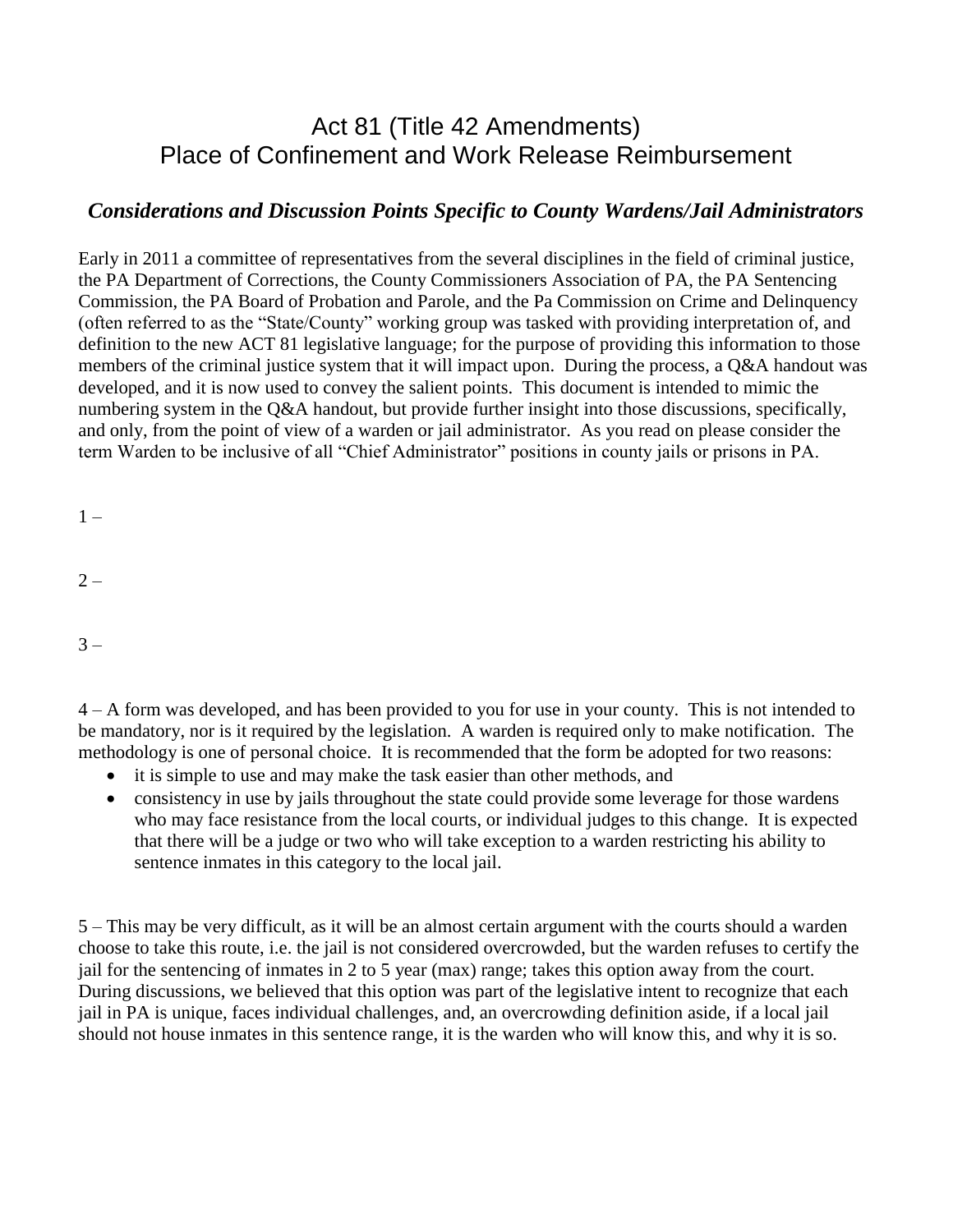6 – It is obvious that if a warden is using the form provided to provide certification to the court, the same form can be used to revoke certification. Not mentioned above is the recommendation that the local warden establish a regular interval of notification to the President Judge, District Attorney, and Public Defender; perhaps bi-monthly, or quarterly. – Should a warden wish to avail himself of the option discussed in number 5 above, the form provided is not suggested as appropriate. In this case a letter that outlines the reasons of "necessity" seems more appropriate.

8

9 – As wardens review subsequent Q&A sections the term capacity is given definition. Following is both the personal advice of the writer (a warden) and other participating wardens:

Do not transfer or share this responsibility. This determination is not assigned to the President Judge, a County Commissioner, a Prison Board----or the local PTA. It is yours. And it indicates that the legislature in PA places their faith in your ability to know what is correct for your jail.

10- And now, the fun one. What were some to the considerations discussed when developing the "rated capacity" model for jails in PA? Below are some examples:

- Large jails have entire housing units dedicated to the confinement of special inmate populations. The larger the jail the greater the number of these specialized housing units: Quarantine/Orientation, Protective Custody, Medical, Mental Health, Discipline, etc. When defining capacity in a large jail, double celling can realistically take place in General Population housing units, but should not take place in specialized units like those noted above. So, simply counting total cells cannot be an acceptable methodology. Further, a number of beds in General Population must be kept available to allow for movement of inmates from one unit to another (classification changes, "keep separates", etc.), i.e. for operational considerations.
- Medium jails may have some specialized units, but not to the same degree as large jails, and so allowance for empty beds in General Population housing units becomes more important and the percentage of cells that must be reserved for this purpose becomes larger.
- Small jails often have few if any special housing areas/units, and the need for reserving bed space in any available housing units is critical to effective operation.

When reviewing possible formulas and methods for calculating rated capacity for jails in PA the discussion focused upon finding a single method for this calculation that would be acceptable to those who administer the jails of various sizes. Perhaps an example of how simply the chosen method accommodates the field can be illustrated by examining the three major alternatives that were researched and considered, and how they are both similar and disparate.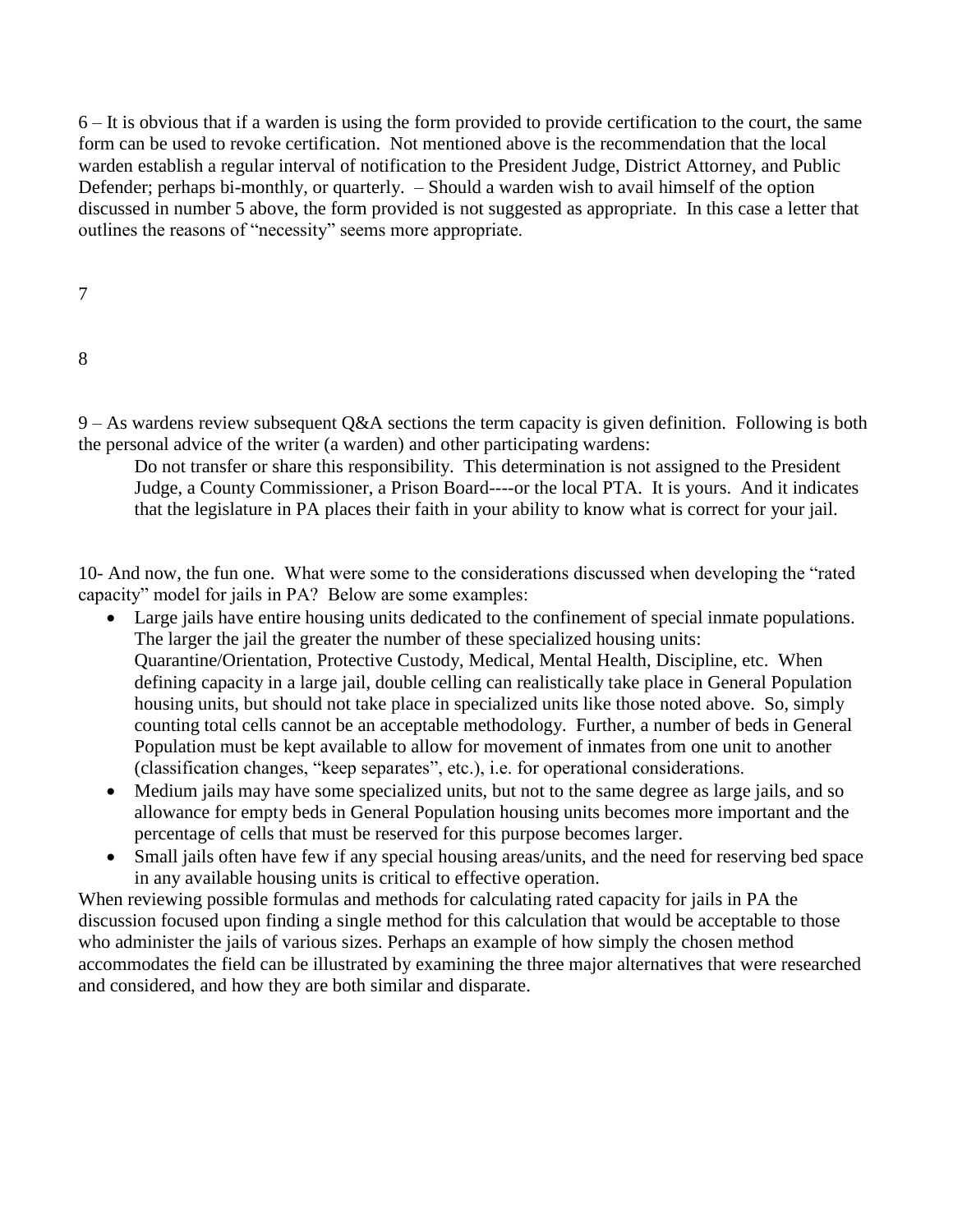|                       | Design capacity |              | <b>Total capacity</b> |
|-----------------------|-----------------|--------------|-----------------------|
| Housing unit          | $#$ of cells)   | $#$ of beds) |                       |
| $\mathbf{A}$          | 62              | 124          | 82                    |
| $\bf{B}$              | 62              | 124          | 82                    |
| $\mathcal{C}$         | 52              | 100          | 69                    |
| D                     | 48              | 82           | 48*                   |
| E                     | 48              | 96           | 64                    |
| $\mathbf F$           | 63              | 94<br>$24*$  | 79*                   |
| G                     | 48              | 96           | 48*                   |
| H                     | 48              | 96           | 64                    |
| $\mathbf I$           | 48              | 96           | 64                    |
| $\mathbf J$           | 48              | 96           | 64                    |
| $\bf K$               | 48              | 96           | 64                    |
| L                     | 48              | 96           | 64                    |
| M                     | 48              | 96           | 64                    |
| $\mathbf N$           | 19              | 19           | $19*$                 |
| $\mathbf{O}$          | 20              | 20           | $20*$                 |
|                       | 710             | 1,355        | 895                   |
| Dorm (temporary)      |                 | 40           | 40                    |
| <b>Reentry Center</b> | 136             | 136          | 136                   |
| Total                 | 846             | 1,491        | 1,031                 |

A. In a large jail, a very detailed method to calculate capacity is illustrated here:

The number of beds for "Total Capacity" is generally 130% of the jail's Design Capacity. In some housing units (\*) it is limited/determined by classification factors. The term Total Capacity refers to the maximum number of inmates that should be housed in a given housing unit in order to maintain optimum effective supervision, program participation, and accesses to services; while remaining in compliance with design and operational standards (living space, recreational space, air exchanges, etc.).

The actual Operational Capacity of an institution should not exceed 90% of its Total Capacity. Therefore, this Jail has a Design Capacity of 846;

a Total Capacity of 1,100; and

an Operational Capacity of 990.

It is obvious that this is complex…that it will not be as effective for medium jails, and will be wholly ineffective for small jails.

B. A simpler method of calculating capacity for a large jail is to define capacity as only the number of beds in General Population housing units (does not include temporary beds). In the more complex illustration of the large jail noted above, that would be a capacity of 970. Note the very close final result in each (990 and 970). This method of definition may be almost as effective for a medium jail as it is for a large jail…but once again, it cannot account for the needs of small jails, where most or all cells may be used as General Population (or restrictive housing, as needed). A small jail with 40 beds would have a capacity of 40 using this method.